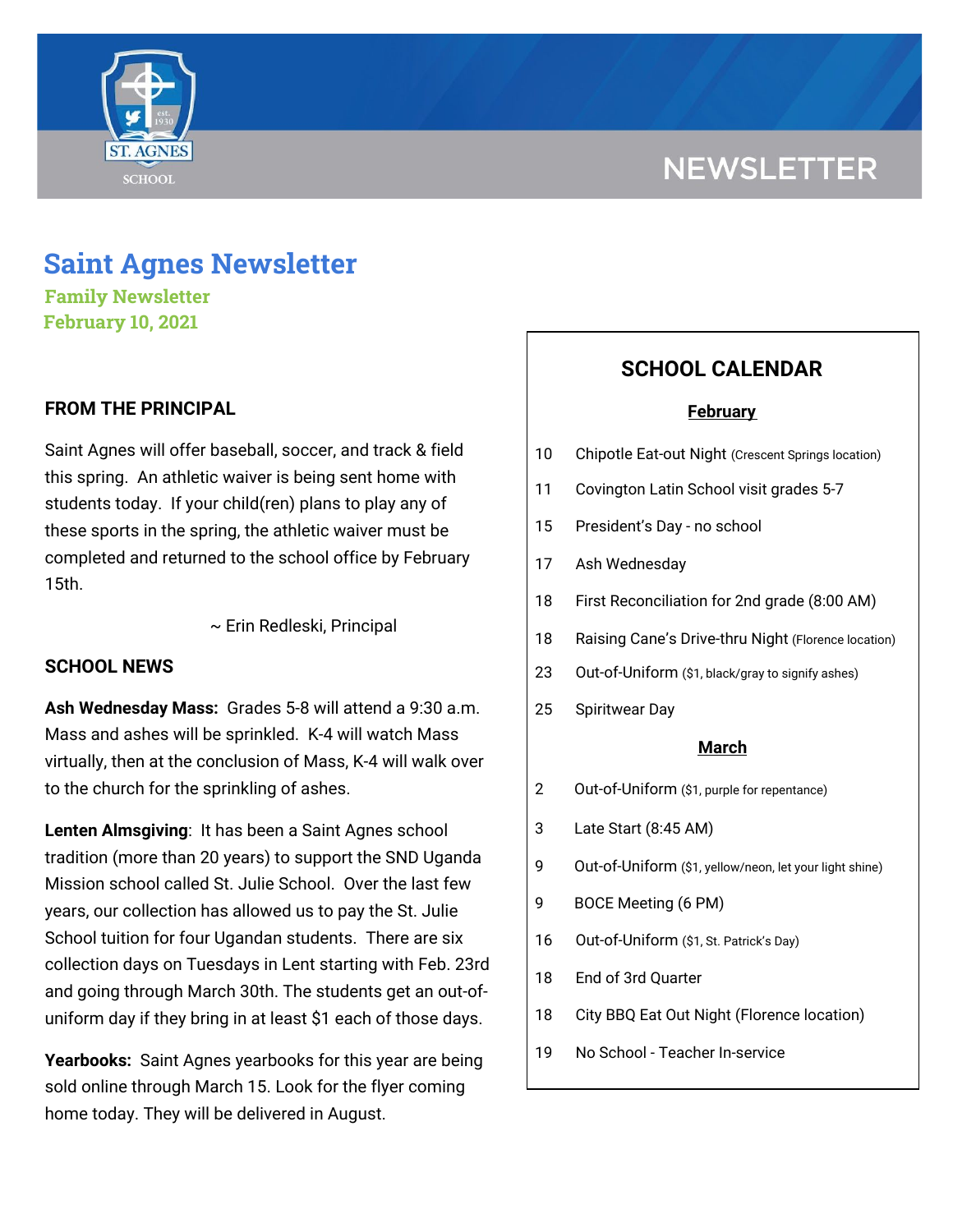#### **COVID Reminders:**

**~** The Diocese asks parents to be vigilant and consider refraining from unmasked and close contact activities in order to ensure the health of the schools.

**~** Read the updated diocesan travel [policy](https://school.saintagnes.com/wp-content/uploads/2021/02/Travel-Quarentine-Update-Feb.-2021.pdf). For overnight trips outside the Northern Ky/Greater Cincinnati area please fill out the attached [travel](https://docs.google.com/forms/d/1G4JmfFWk29Sxg_3O81r5EB0F7IYJyTofEAGJ9wd5aO4/edit?ts=5f985dbb&gxids=7628) form. The travel form only applies when a student is traveling.

**~** You must continue reporting student positive COVID-19 cases as well as positive household cases. Please let us know if *anyone* in your household tests positive. Send email to [msucher@saintagnes.com](mailto:msucher@saintagnes.com).

**~** If you suspect that someone in your household may have COVID-19 or is going to be tested for COVID-19, then all of the household members must stay home from school and not play sports or participate in activities until the results are in. Please email **[msucher@saintagnes.com](mailto:msucher@saintagnes.com)** 

#### **PTO NEWS**

**Spiritwear:** Now is the time to order spiritwear. This is the final online spirit wear sale for the school year. Shop now through February 21st using this link. Items will be delivered to school by March 15th.

<https://stagnes21.itemorder.com/> Any questions contact Stephanie Lonnemann at Kenning.Stephanie@gmail.com Thanks for your support.

**Chipotle Night Eat Out Night:** Join us today, February 10th from 4-8pm at the Crescent Springs location: eat in, carry out, and online orders. Our school receives 33% back on all St. Agnes sales. This is one of our largest give back nights. *When placing online orders use code 8XM7D6Q*. Please make sure to say you are with St. Agnes School when you place your order or at check out so we can get the credit.

**Raising Cane's Drive Thru Night:** Thursday, February 18th from 4-10pm at the Florence location. Our school receives 15% back on all St. Agnes sales.

**Big Blue Bash Raffle Tickets:** The first early bird drawing is just 8 days away on February 18, 2021! The early bird drawing winner will receive \$100 and the seller will receive \$25. The ticket will be returned to the hopper for the main drawing. Tickets can also be purchased on the event website [www.BBB2021.givesmart.com](http://www.bbb2021.givesmart.com/). The students in each family that sells 10 tickets will be treated to a special treat (date TBD) and the students in the top three selling families will get to silly string Mrs. Redleski! If you have any questions, please reach out to the Big Blue Bash email at [saintagnesbigbluebash@gmail.com](mailto:saintagnesbigbluebash@gmail.com).

#### **Mission Statement of Saint Agnes School**

Saint Agnes School exists to provide excellence in Catholic education while inspiring and empowering our students to live the Gospel message of Jesus Christ. As compassionate and faithful Christians, we continue to pursue our spiritual journey, achieve our highest academic potential, and be stewards of the Catholic faith to others.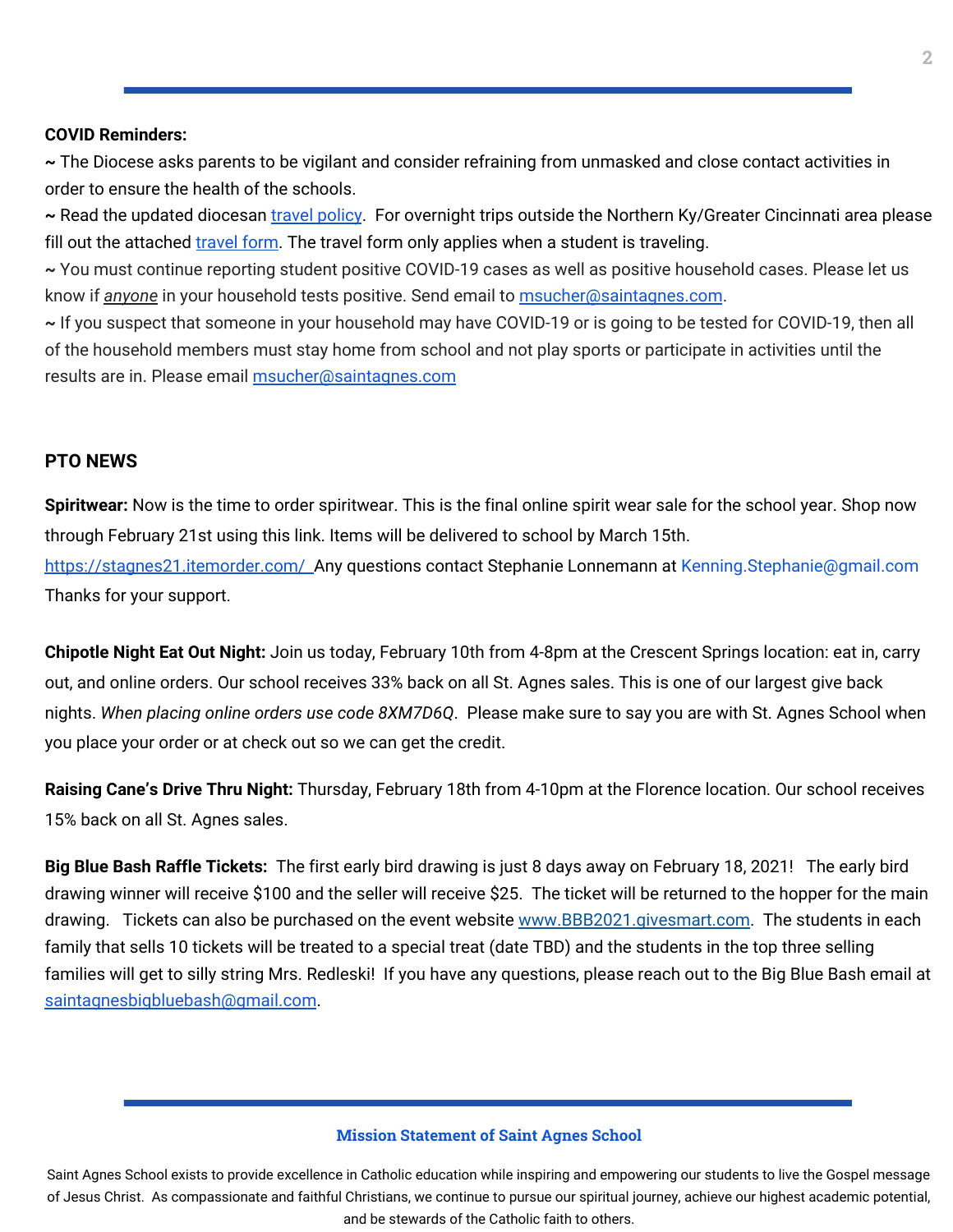**Big Blue Bash Silent Auction Donations:** Have you been cleaning out your closets on these cold winter days? Do you have unopened Christmas presents that just aren't your style? Do you have gift cards or kohls cash you aren't going to use? The Big Blue Bash can use it all! The Big Blue Bash is currently collecting donations for our silent auction. Examples include: liquor, beer, wine, gift cards, toys and games, tickets to events and shows, sports memorabilia, etc. This is a great way to re-gift those leftover Christmas gifts or any gift cards that are taking up space in your wallet! For those that are avid Amazon shoppers we have also created a Big Blue Bash Wish List to help us fill our baskets. You can even have the items shipped directly to the office. It can be found here:

[https://www.amazon.com/hz/wishlist/ls/SUO7HQZQ4GV?ref\\_=wl\\_share](https://www.amazon.com/hz/wishlist/ls/SUO7HQZQ4GV?ref_=wl_share) Donations can be dropped off at the school office or to make special arrangements to donate items, please contact Jenn Fariello at jennfariello@hotmail.com.

# **BOOSTERS NEWS**

**From the Boosters:** All coaches need to be caught up with virtus training. If you are locked out, please contact Beth in the church office. Also if coaches haven't taken the PLAC (Play Like A Champion) class, please sign up to do so. All coaches MUST take this training to coach. Questions, contact Eric Dickman, Boosters President, [ericd18@twc.com](mailto:ericd18@twc.com)

**Athletic Waiver:** Beginning February 15, 2021, all students participating in any athletics program sponsored by Saint Agnes will be required to complete the Diocese of Covington [Communicable](https://school.saintagnes.com/wp-content/uploads/2021/02/Sports-COVID-19-Waiver-2021.pdf) Diseases Waiver form. This form is required by the Diocese of Covington in order for a student to participate in any school sponsored athletic activity. Please return completed waiver forms to the school office.

**Baseball/Softball Registration**: Spring sports and baseball have been approved! With that, it is time to get registrations going! There's nothing like playing baseball (A VERY socially distanced team sport!) with friends & classmates for the Wildcats! St. Agnes offers teams from Pre-K T-Ball through 8th grade including girls softball where there is enough interest to field a team. Instructional fees (Pre-K through 1st grade) are \$35 and baseball/softball fees are just \$90. The season typically runs from mid-March through mid-June. Registration remains online at: <http://tshq.bluesombrero.com/saintagnesboosters>. We're looking forward to an amazing season!

### **COMMUNITY NEWS**

**NDA Track & Field:** Notre Dame Academy will host the middle school Track & Field team at Notre Dame Academy for girls in grades 6-8 again this year. A virtual information meeting will be held on Tuesday, February 16th at 7 p.m. Please use the following link to join the virtual information session <https://meet.google.com/wjd-vtbz-oox>.

#### **Mission Statement of Saint Agnes School**

Saint Agnes School exists to provide excellence in Catholic education while inspiring and empowering our students to live the Gospel message of Jesus Christ. As compassionate and faithful Christians, we continue to pursue our spiritual journey, achieve our highest academic potential, and be stewards of the Catholic faith to others.